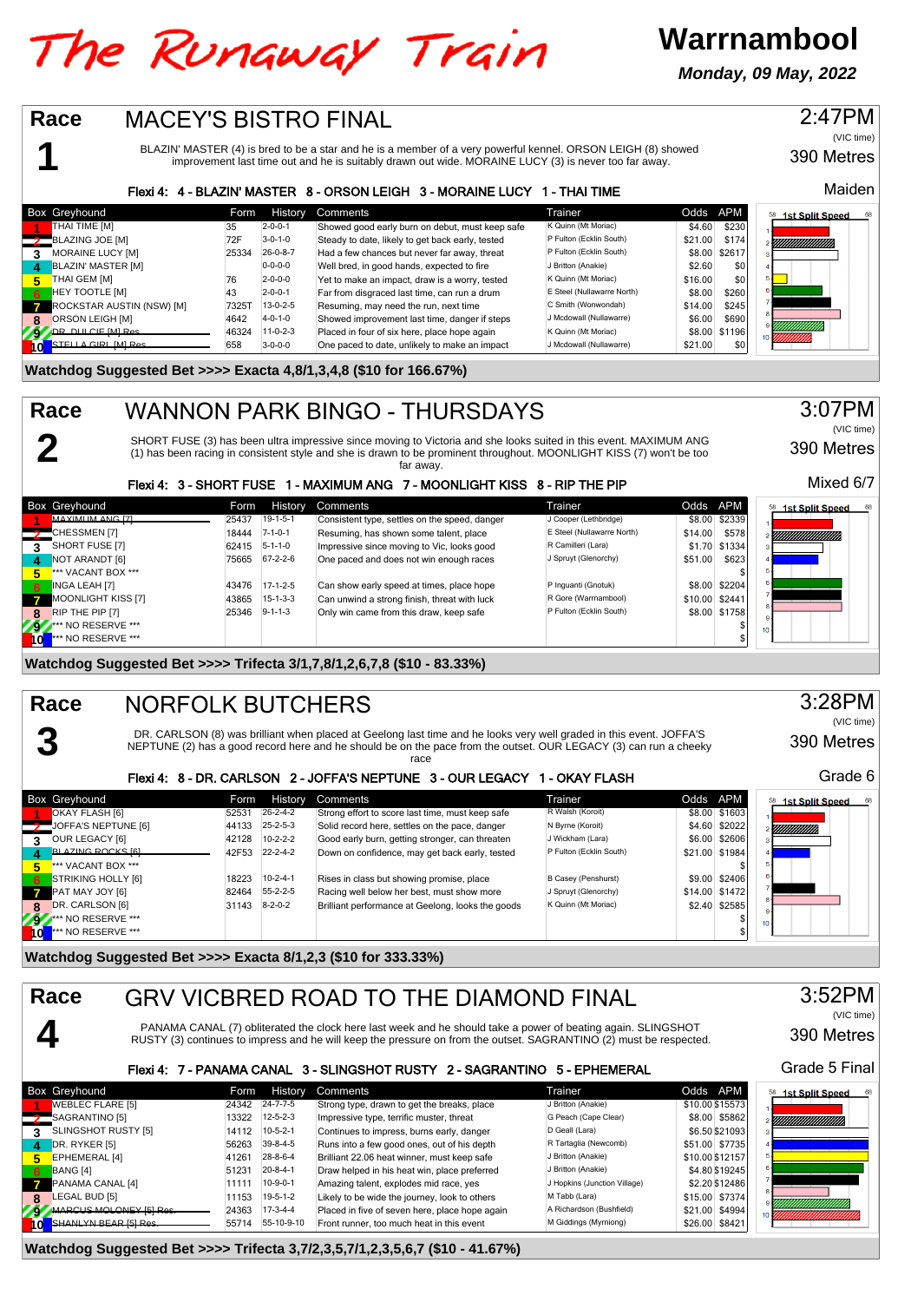#### **Warrnambool** The Runaway Train **Monday, 09 May, 2022**BROAD TREE CARE (1-3 WINS) (250+RANK) **Race** 4:12PM (VIC time) **5** ASTON KHAN (7) was a scorching 23.08 Horsham winner recently and he can light them up soon after box rise. 450 Metres

BRANSON BALE (8) will get a nice cart across early and he is armed with slick mid race pace. CRACKERJACK POP (2) can run a cheeky race.

### Flexi 4: 7 - ASTON KHAN 8 - BRANSON BALE 2 - CRACKERJACK POP 3 - MILKMAN NEIL

|              | <b>Box Greyhound</b>          | Form  | History          | Comments                                           | Trainer                 | Odds APM |                | 68<br><b>1st Split Speed</b><br>58 |
|--------------|-------------------------------|-------|------------------|----------------------------------------------------|-------------------------|----------|----------------|------------------------------------|
|              | SHERIFF DEMON [5]             | 33317 | $14 - 3 - 2 - 4$ | Can move wide but has solid muster, place hope     | C Treherne (Lara)       |          | \$9.00 \$4365  |                                    |
|              | <b>2</b> CRACKERJACK POP [5]  | 75727 | $16-3-3-1$       | Impressive effort two runs back, can threaten      | J Cooper (Lethbridge)   |          | \$7.50 \$4332  | YMMM).                             |
|              | MILKMAN NEIL [7]              | 54213 | $5 - 1 - 1 - 1$  | Improving type, solid muster, keep safe            | A Mcdowall (Nullawarre) |          | \$8.00 \$2690  |                                    |
| $\mathbf{A}$ | INGA LENNY [7]                | 86262 | $15 - 1 - 4 - 1$ | Led for a long way last time, place claims         | P Inquanti (Gnotuk)     |          | \$12.00 \$2230 |                                    |
| 5            | YAALA EXPRESS [5]             | 71324 | $24 - 3 - 5 - 5$ | Needs room early, likely to get crowded            | J Wickham (Lara)        |          | \$12.00 \$3729 |                                    |
| -6           | DROP A LINE [6]               | 54242 | $32 - 2 - 8 - 3$ | Lacking confidence, pace outside a worry, tested   | M Gibbons (Lara)        |          | \$26.00 \$4142 |                                    |
|              | $\blacksquare$ ASTON KHAN [5] | 53136 | $10-3-0-2$       | Class edge, has the pace to cross, yes             | D Brennan (Ross Creek)  |          | \$1.90 \$4072  |                                    |
|              | BRANSON BALE (NSW) [5]        | 71632 | $25 - 3 - 7 - 4$ | Wide runner, racing with confidence, danger        | G Campbell (Anakie)     |          | \$6.00 \$2889  |                                    |
|              | ASTON TRUMP IS LRAS           | 54264 | $33-3-7-5$       | Struggled for a while now, needs to show more      | G Campbell (Anakie)     |          | \$21.00 \$3622 |                                    |
|              | MVOLA RED ROV [7] Ros         | 74556 | $30-1-1-2$       | One paced and will get run off his feet, next time | A Kampman (Purdeet)     |          | \$26.00 \$1616 |                                    |

#### **Watchdog Suggested Bet >>>> Trifecta 7/8/1,2,3,4 (\$10 - 250%)**

**6**

**7**

**Race**

## KERMONDS HAMBURGERS

FLAMBOYANT LAD (1) is armed with dazzling pace soon after box rise and he is drawn to make every post a winner. HAILEY LAINEY (7) is racing with extreme confidence and she will be on the pace throughout. LIMBURG RAPID (3) can fire fresh.

#### Flexi 4: 1 - FLAMBOYANT LAD 7 - HAILEY LAINEY 3 - LIMBURG RAPID 2 - WILL DO

|           | <b>Box Greyhound</b>            | Form  | History          | Comments                                        | Trainer                  | Odds APM |                 | 58<br><b>1st Split Speed</b> |
|-----------|---------------------------------|-------|------------------|-------------------------------------------------|--------------------------|----------|-----------------|------------------------------|
|           | FLAMBOYANT LAD [5]              | 73237 | $14 - 4 - 1 - 4$ | Explodes soon after box rise, hard to hold out  | S Hooke (Bushfield)      |          | $$2.40$ $$5415$ |                              |
|           | $\frac{1}{2}$ WILL DO (NSW) [5] | 53126 | 89-12-8-13       | Hit or miss early but has the talent, keep safe | A Gibbons (Lara)         |          | \$10.00 \$4813  | YMMMMMMMM                    |
| 3         | LIMBURG RAPID [5]               | 74345 | $16-4-0-2$       | Resuming, capable type when fit, can threaten   | J Britton (Anakie)       |          | \$6.00 \$2445   |                              |
| 4         | LARA DIAMOND [5]                | 37456 | $57-5-2-8$       | Beaten in all five runs here, look to others    | M Fullerton (Red Cliffs) | \$21.00  | \$951           |                              |
| 5.        | *** VACANT BOX ***              |       |                  |                                                 |                          |          |                 |                              |
| 6         | ON THE AIR (NSW) [5]            | 21537 | 58-6-8-10        | Empty draw helps, strong type, can run a drum   | M Gibbons (Lara)         |          | \$9.00 \$3299   | 6                            |
|           | HAILEY LAINEY [5]               | 63112 | 25-4-6-4         | Racing with confidence, early burn, main danger | J Wickham (Lara)         |          | \$3.40 \$5655   |                              |
| 8         | <b>BLAZING BEAST [5]</b>        | 84553 | 68-9-6-15        | Every chance last time, needs it easier, tested | A Gurry (Nhill)          |          | \$12.00 \$5263  |                              |
| Z9Z       | <b>*** NO RESERVE ***</b>       |       |                  |                                                 |                          |          |                 | 10 <sub>1</sub>              |
| <b>TO</b> | <b>*** NO RESERVE ***</b>       |       |                  |                                                 |                          |          |                 |                              |

### **Watchdog Suggested Bet >>>> Trifecta 1,7/1,2,3,7/1,2,3,6,7 (\$10 - 55.56%)**

#### CASSIGN DESIGN (1-3 WINS) **Race**

ASTON SERPENS (2) was a scorching 25.11 winner here last time and he will take a power of beating again. COULTER BALE (1) was a dazzling 25.97 debut winner at Geelong and he will continue to get better with more racing. SOLICITOR (3) has claims

#### Flexi 4: 2 - ASTON SERPENS 1 - COULTER BALE 3 - SOLICITOR 7 - POPPY'S PRIDE

|              | <b>Box Greyhound</b>          |       | Form History     | Comments                                         | Trainer                   | Odds APM |                | <b>1st Split Speed</b><br>68 |
|--------------|-------------------------------|-------|------------------|--------------------------------------------------|---------------------------|----------|----------------|------------------------------|
|              | COULTER BALE (NSW) [7]        | 14    | $2 - 1 - 0 - 0$  | Dynamic debut winner, big danger if steps away   | R Camilleri (Lara)        |          | \$3.60 \$1735  |                              |
|              | <b>2</b> ASTON SERPENS [7]    | 221   | $3 - 1 - 2 - 0$  | Blew away his rivals last time, hard to hold out | A Drew (Warrnambool)      |          | \$1.90 \$1828  | YMMMMMMMM                    |
| 3            | SOLICITOR [5]                 | 3T185 | $7 - 3 - 0 - 1$  | Impressive type, good muster, can threaten       | R Camilleri (Lara)        |          | \$8.00 \$5290  |                              |
| $\mathbf{A}$ | INSIDE JOB [6]                | 73127 | $12 - 2 - 4 - 2$ | Injured last time, may need the run, next time   | R Camilleri (Lara)        |          | \$51.00 \$2538 |                              |
| 5.           | *** VACANT BOX ***            |       |                  |                                                  |                           |          |                |                              |
| 6            | DR. RONALD [7]                | 84354 | $17 - 1 - 3 - 1$ | Poor strike rate, meets a few good ones, tested  | A Croxford (Mount Moriac) |          | \$26.00 \$1889 |                              |
|              | <b>POPPY'S PRIDE [7]</b>      | 31255 | $6 - 1 - 1 - 1$  | Can unwind a strong finish, must keep safe       | A Mcdowall (Nullawarre)   |          | \$10.00 \$2314 |                              |
| 8            | <b>LEKTRA RODNEY [5]</b>      | 31146 | $10-3-2-2$       | May be posted wide early, place claims best      | P Lenehan (Toolong)       |          | \$12.00 \$4262 |                              |
| 23           | <b>*** NO RESERVE ***</b>     |       |                  |                                                  |                           |          |                | 10 <sup>1</sup>              |
| l ol         | <sup>***</sup> NO RESERVE *** |       |                  |                                                  |                           |          |                |                              |

**Watchdog Suggested Bet >>>> Trifecta 1,2/1,2/3,7,8 (\$10 - 166.67%)**



**Watchdog Suggested Bet >>>> Trifecta 2,3/2,3,7,8/2,3,6,7,8 (\$10 - 55.56%)**

#### 4:49PM (VIC time)

Restricted Win

450 Metres

Grade 5

(VIC time)

4:27PM

450 Metres

Restricted Win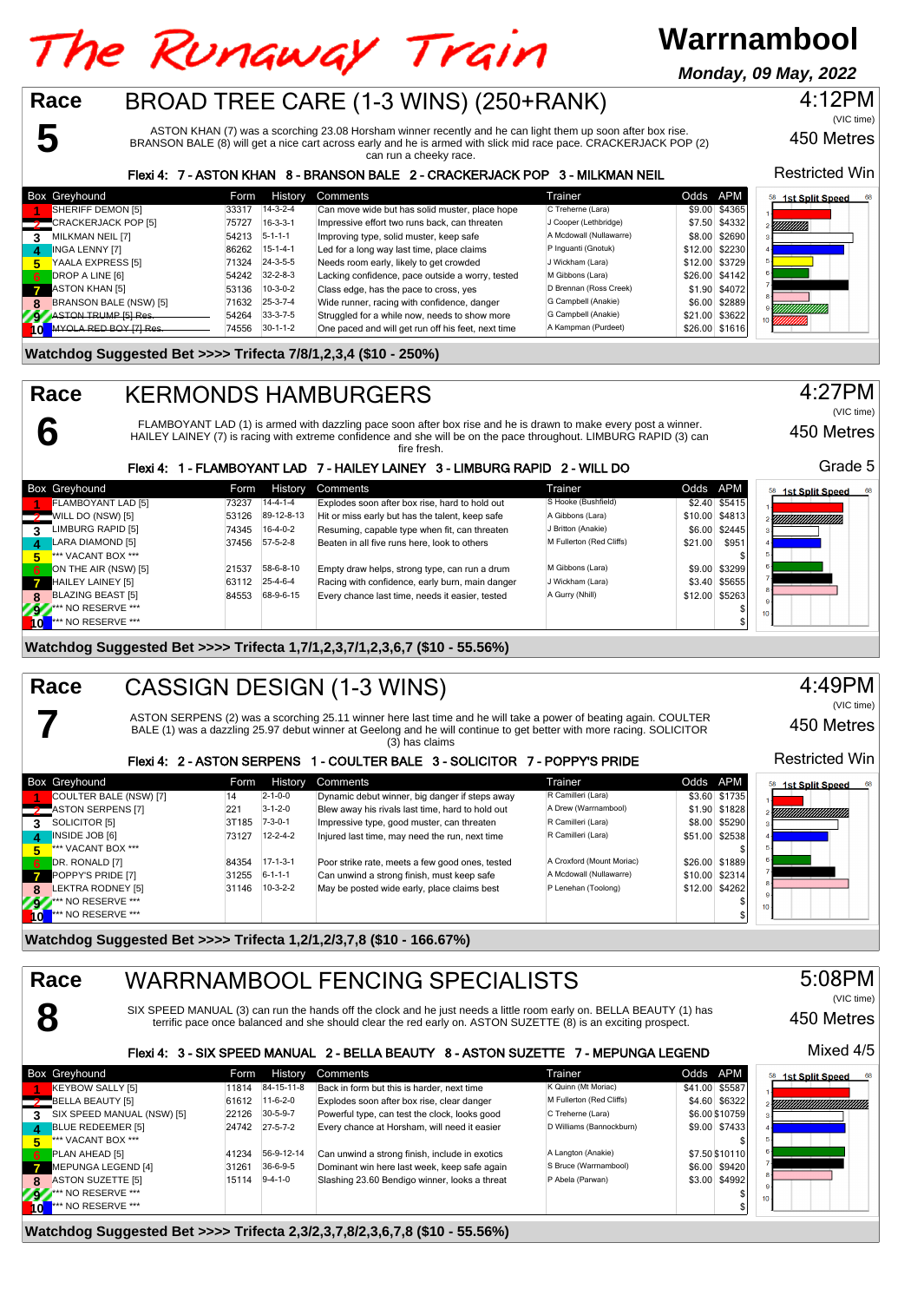# The Runaway Train

**Warrnambool**

**Monday, 09 May, 2022**



**Watchdog Suggested Bet >>>> Quinella 1/2,5,7 (\$10 for 333.33%)**